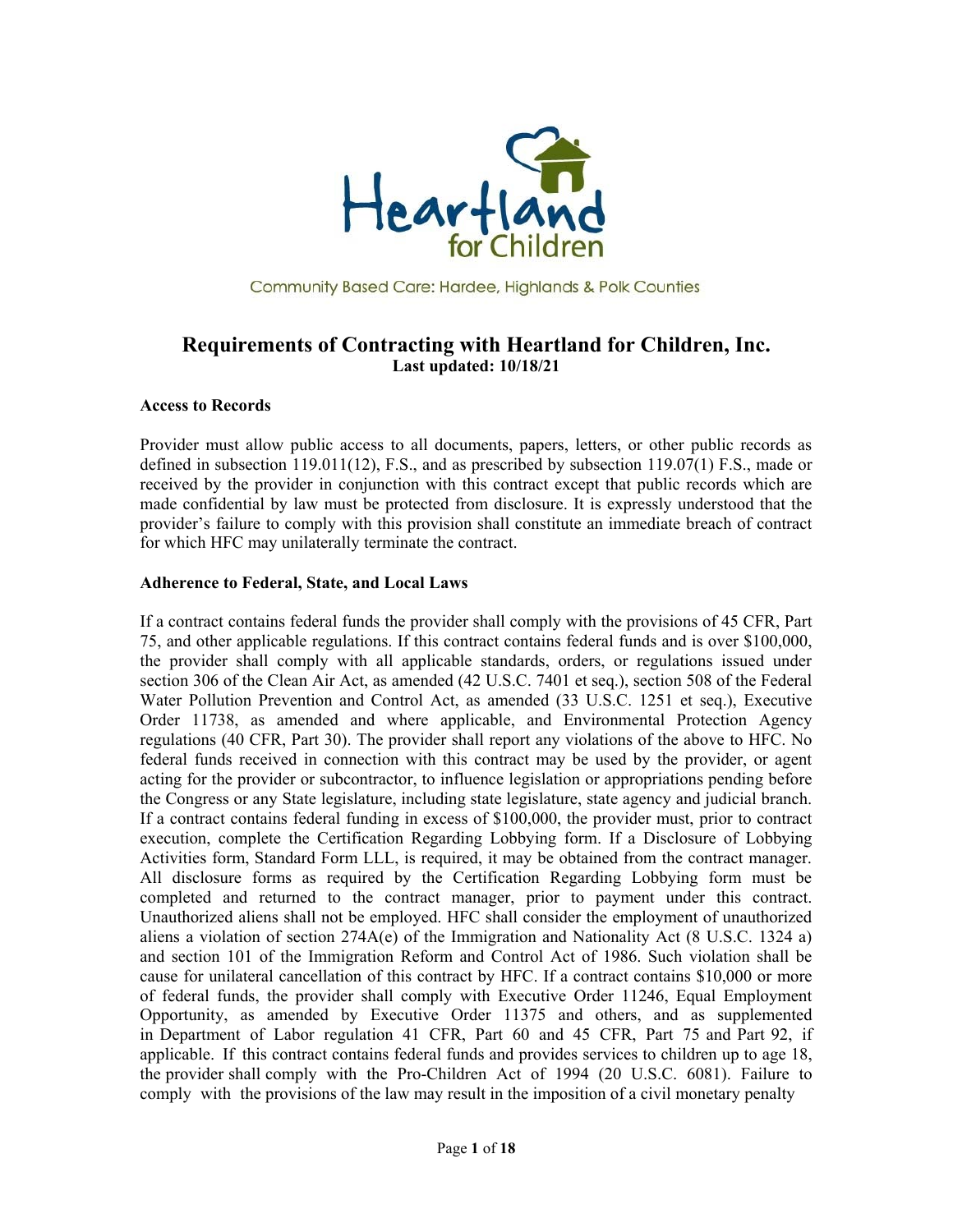of up to \$1,000 for each violation and/or the imposition of an administrative compliance order on the responsible entity.

In accordance with subsection 112.3187(2), F.S., the provider and its subcontractors shall not retaliate against any employee for reporting violations of law, rule, or regulation that creates substantial and specific danger to the public's health, safety, or welfare to an appropriate agency. Furthermore, agencies or independent contractors shall not retaliate against any person who discloses information to an appropriate agency alleging improper use of governmental office, gross waste of funds, or any other abuse or gross neglect of duty on the part of an agency, public officer, or employee. The provider and any subcontractor shall inform its employees that they and other persons may file a complaint with the Office of Chief Inspector General, Agency Inspector General, the Florida Commission on Human Relations or the Whistle-blower's Hotline number at 1-800-543-5353.

# **Insurance Requirements-Professional and General Liability**

By execution of a contract, unless it is a state agency or subdivision as defined by subsection 768.28(2), F.S., the provider accepts full responsibility for identifying and determining the type(s) and extent of liability insurance necessary to provide reasonable financial protections for the provider and the clients to be served under this Agreement. The limits of coverage under each policy maintained by the provider do not limit the provider's liability and obligations under this Agreement. Upon the execution of this Agreement, the provider shall furnish HFC written verification supporting both the determination and existence of such insurance coverage. Such coverage may be provided by a self-insurance program established and operating under the laws of the State of Florida. Provider shall notify HFC of any change of such coverage within fortyeight (48) hours of such change. Provider will also maintain statutory worker's compensation insurance per Florida statutory limits covering all employees engaged in any work associated with this Agreement. Each policy shall name HFC and the State of Florida, Department of Children and Families as an additional insured.

#### **Insurance Requirements-Transportation and Automobile Liability**

Provider must provide or require staff who transport clients in their personal and/or rental automobiles (in order to carry out their job responsibilities) to obtain minimum bodily injury insurance as required by Florida law and/or the Department of Children and Families. Transportation operation must comply with state motor vehicle laws, requirements and standards, including the following restrictions:

- a. All drivers must have a valid State of Florida driver's license,
- b. The number of people in a vehicle used to transport clients shall not exceed the number of available seats and appropriate restraining devices. All persons in a vehicle shall use restraining devices while in transit, in accordance with Section 316.613, Florida Statutes; and
- c. All vehicles used to transport six or more children shall be equipped with first aid kits.

Providers will conduct driving record checks and insurance checks on all employees who transport clients in their personal vehicles at the time of hire and once a year at a minimum.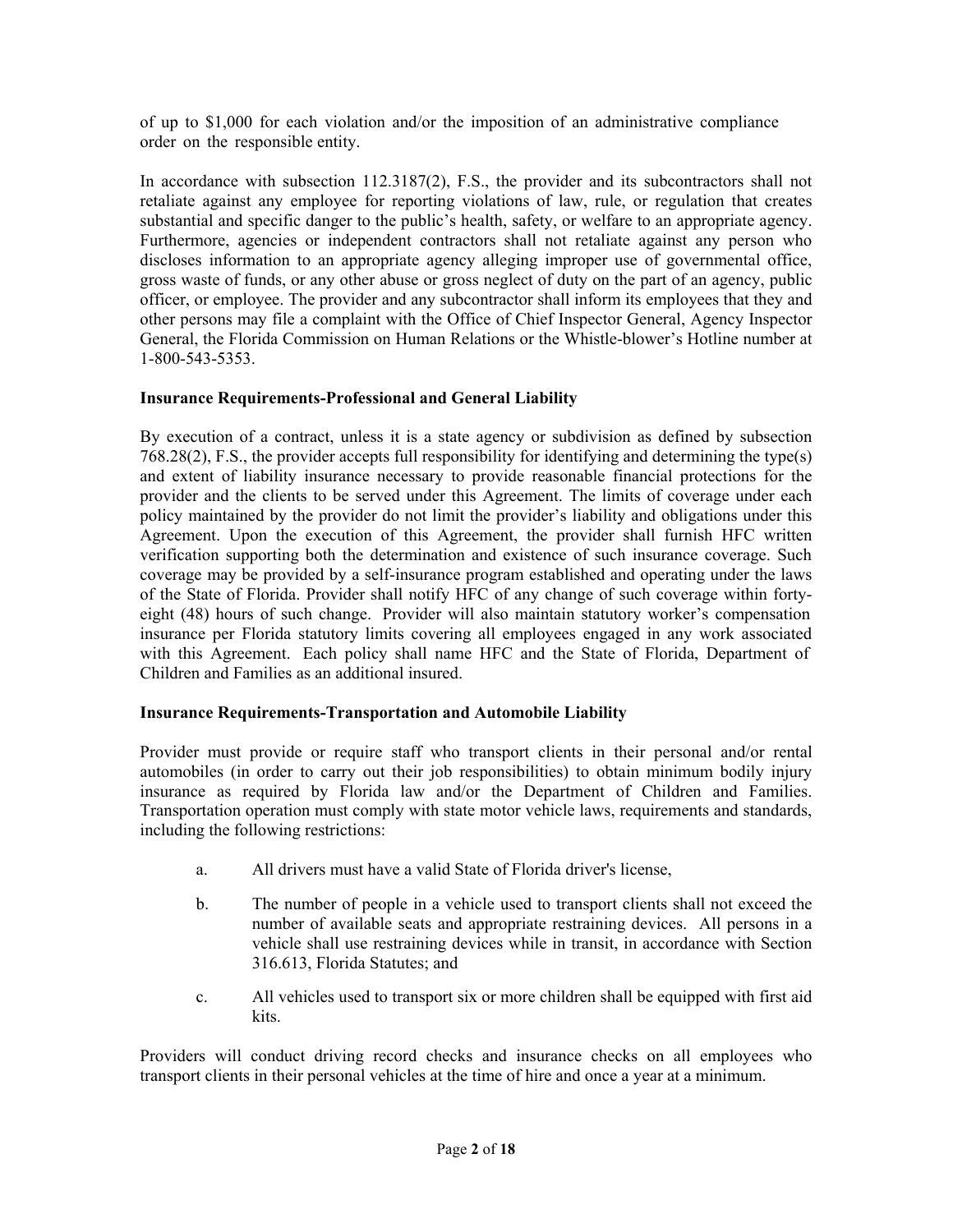## **Audits, Inspections, Investigations, Records and Retention**

Provider shall establish and maintain books, records and documents (including electronic storage media) sufficient to reflect all income and expenditures of funds provided by the Department under this contract. Provider will retain all client records, financial records, supporting documents, statistical records, and any other documents (including electronic storage media) pertinent to this Agreement for a period of six (6) years after completion of the Agreement or longer when required by law. In the event an audit is required by this contract, records shall be retained for a minimum period of six (6) years after the audit report is issued or until resolution of any audit findings or litigation based on the terms of this contract, at no additional cost to the HFC. Upon demand, at no additional cost to HFC, the provider will facilitate the duplication and transfer of any records or documents during the required retention period as specified in this section. Provider will assure that these records shall be subject at all reasonable times to inspection, review, copying, or audit by HFC and Federal, State, or other personnel duly authorized by HFC and/or the Department. At all reasonable times for as long as records are maintained, persons duly authorized by HFC and/or the Department and Federal auditors, pursuant to 45 CFR, section 75, shall be allowed full access to and the right to examine any of the provider's contracts and related records and documents, regardless of the form in which kept. Provider will supply a financial and compliance audit to HFC as specified in this Agreement and in any referenced Attachments and/or Exhibits and ensure that all related party transactions are disclosed to the auditor. Provider shall comply and cooperate immediately with any inspections, reviews, investigations, or audits deemed necessary by HFC or the office of The Inspector General (section 20.055, F.S.).

## **Compliance with Employment Laws**

Provider shall observe and conduct its activities with respect to co-workers, HFC and Provider's personnel, and others in compliance with all applicable Federal, State, and local laws, rules, and regulations, including discrimination laws and those governing the appropriate treatment of employees in the workplace. Provider understands that the Department, the Agency for Workforce Innovation, and Workforce Florida, Inc., have jointly implemented an initiative to empower recipients in the Temporary Assistance to Needy Families Program to enter and remain in gainful employment. HFC encourages provider participation with the Agency for Workforce Innovation and Workforce Florida. The provider also understands HFC's support of the Department's Operation Full Employment initiative to assist young adults aging out of the dependency system. HFC and the Department encourage provider participation with the local independent living programs to offer gainful employment to youth in foster care and young adults transitioning from the foster care system.

# **Civil Rights Requirements**

Provider shall not discriminate against any employee in the performance of this Agreement or against any applicant for employment because of age, race, religion, color, disability, national origin, marital status or sex sexual orientation, gender identity in accordance with Title VII of the Civil Rights Act of 1964, the Americans with Disabilities Act of 1990, or the Florida Civil Rights Act of 1992, as amended and as applicable. The provider also agrees not to discriminate against any applicant, client or employee in service delivery or benefits in connection with any of its programs and activities in accordance with 45 CFR 80, 83, 84, 90, and 91, Title VI of the Civil Rights Act of 1964, or the Florida Civil Rights Act of 1992, as amended and as applicable, and CFOP 60-16. The provider further assures that these requirements are complied with by all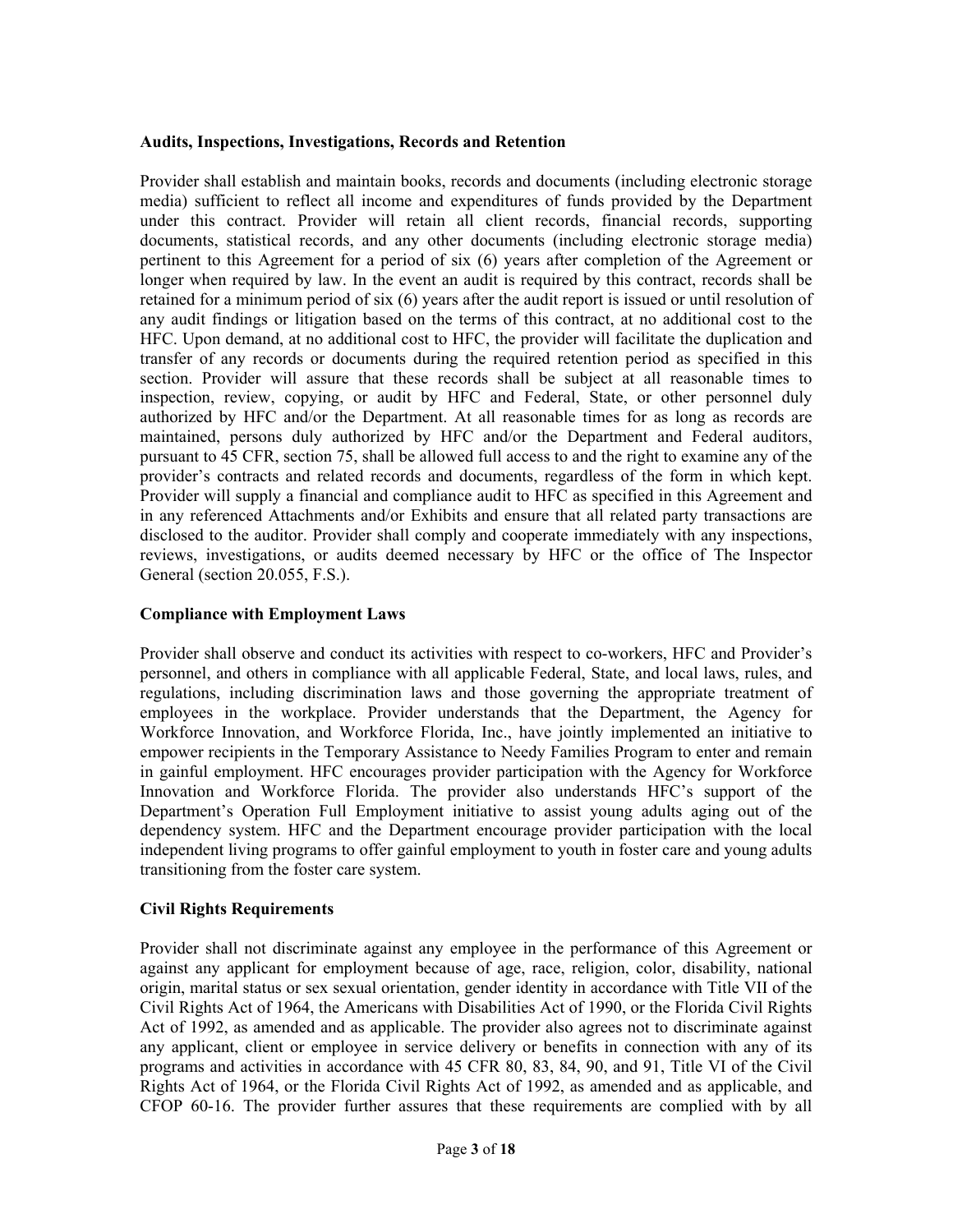contractors, subcontractors, subgrantees, or others with whom it arranges to provide services or benefits to clients or employees in connection with any of its programs and activities. This is required for all contracted service providers that have one (1) or more clients. Provider shall complete the Civil Rights Compliance Checklist, CF Form 946, in accordance with CFOP 60-16 and 45 CFR Part 80. This is required for all providers that have fifteen (15) or more employees. Subcontractors who are on the discriminatory vendor list may not transact business with any public entity, in accordance with the provisions of section 287.134, F.S. In support to the Deaf and Hard-of-Hearing:

- a. The provider and its subcontractors, where direct services are provided, shall comply with section 504 of the Rehabilitation Act of 1973, 29 U.S.C. 794, as implemented by 45 C.F.R. Part 84 (hereinafter referred to as Section 504) and the Americans with Disabilities Act of 1990, 42 U.S.C. 12131, as implemented by 28 C.F.R. Part 35 (hereinafter referred to as ADA), and the Department of Children and Families Operating Procedure (CFOP) 60-10, Chapter 4, entitled "Auxiliary Aids and Services for Persons Who Are Deaf or Hard-of-Hearing."
- b. If the provider or any of its subcontractors employs 15 or more employees, the Provider shall designate a Single-Point-of-Contact (one per firm) to ensure effective communication with deaf or hardof-hearing customers or companions in accordance with Section 504, the ADA, and CFOP 60-10, Chapter 4. The name and contact information for the provider's Single-Point-of-Contact shall be furnished to HFC's Contract Manager within 14 calendar days of execution of the agreement.
- c. The provider shall, within 30 days of the effective date of this requirement, contractually require that its subcontractors comply with section 504, the ADA, and CFOP 60-10, Chapter 4. A Single-Pointof-Contact shall be required for each subcontractor that employs 15 or more employees. This Single-Point-of-Contact will ensure effective communication with deaf or hard-of-hearing customers or companions in accordance with Section 504 and the ADA and coordinate activities and reports with the provider's Single-Point-of-Contact.
- d. The Single-Point-of-Contact shall ensure that employees are aware of the requirements, roles & responsibilities, and contact points associated compliance with Section 504, the ADA, and CFOP 60-10, Chapter 4. Further, employees of providers, or its subcontractors, with 15 or more employees shall annually receive training for "Serving Customers who are Deaf or Hard of Hearing" and attest in writing that they are familiar with the requirements of Section 504, the ADA, and CFOP 60-10, Chapter 4. The annual signed Attestation of Understanding shall be maintained in the employee's personnel file.
- e. The provider's Single-Point-of-Contact will ensure that conspicuous Notices which provide information about the availability of appropriate auxiliary aids and services at no-cost to the deaf or hard-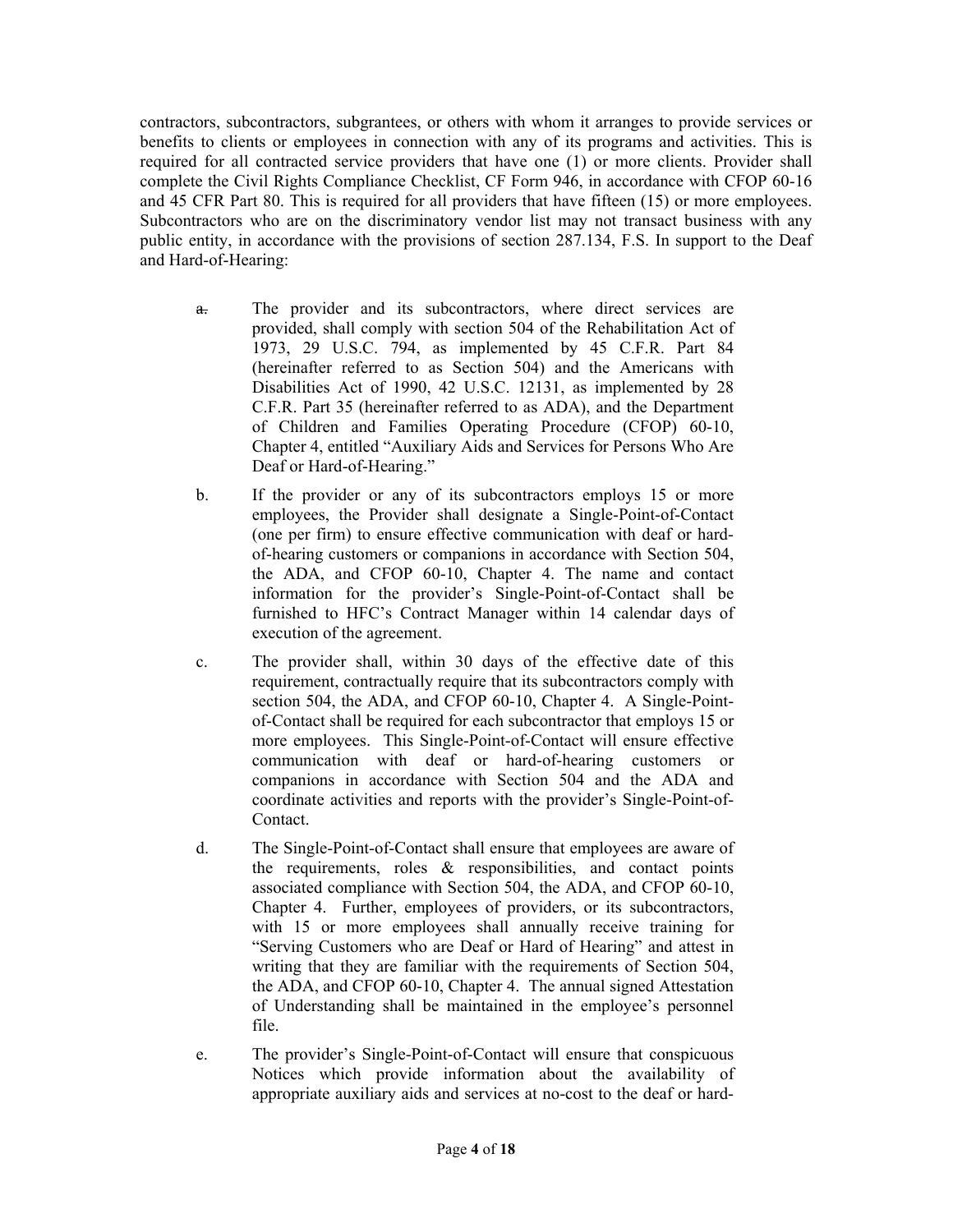of-hearing customers or companions are posted near where people enter or are admitted within the agent locations. The approved Notice can be downloaded through the Internet at: https://www.myflfamilies.com/service-programs/individual-withdisability/providers/dcf-posters.shtml.

f. The provider and its subcontractors shall document the customer's or companion's preferred method of communication and any requested auxiliary aids/services provided in the customer's record. Documentation, with supporting justification, must also be made if any request was not honored. The provider shall submit Compliance Reports monthly, not later than the  $5<sup>th</sup>$  day of each month, to the HFC Contract Manager. The provider shall distribute Customer Feedback forms to customers or companions, and provide assistance in completing the forms as requested by the customer or companion.

If customers or companions are referred to other agencies, the provider must ensure that the receiving agency is notified of the customer's or companion's preferred method of communication and any auxiliary aids/service needs.

## **Americans with Disabilities Act**

Provider shall comply with the Americans with Disabilities Act. The following clause must be printed on all notifications of services delivered outside the individual family home in community-based facilities that are sent to potential participants. If notifications are by telephone, the following information must be given to all potential participants.

If you need an accommodation because of a disability in order to participate in the (Insert type of program) program, contact (Insert Designated Provider's Staff Member) at least two weeks prior to the first session date at (Insert Provider's Phone Number) between the hours of (Insert Hours of Operation), calls can be received (Insert Days of Operation).

#### **Incident Reporting**

Provider, and any subcontractors, shall comply with HFC's Risk Management and Incident Reporting Policy, HFC 3-301. Provider shall document all reportable incidents as specified in the policy and procedure and forward to HFC Quality Management via email to riskmanagement@heartlandforchildren.org or via fax to (863) 519-8913. In addition, Provider shall make immediate notification to HFC in the event the Provider, any of its employees, or caregivers become subjects of an active child protective services investigation or are involved in any other unusual incident which could potentially have a negative effect upon youth in the provider's care.

The provider and any subcontractor must comply with and inform its employees of the following mandatory reporting requirements:

Each employee of the provider, and of any subcontractor, providing services in connection with any HFC contract who has any knowledge of a reportable incident as defined in CFOP 180-4, shall report such incident as follows: 1) reportable incidents that may involve an immediate or impending impact on the health or safety of a client shall be immediately reported to the HFC contract manager; and 2) other reportable incidents shall be reported to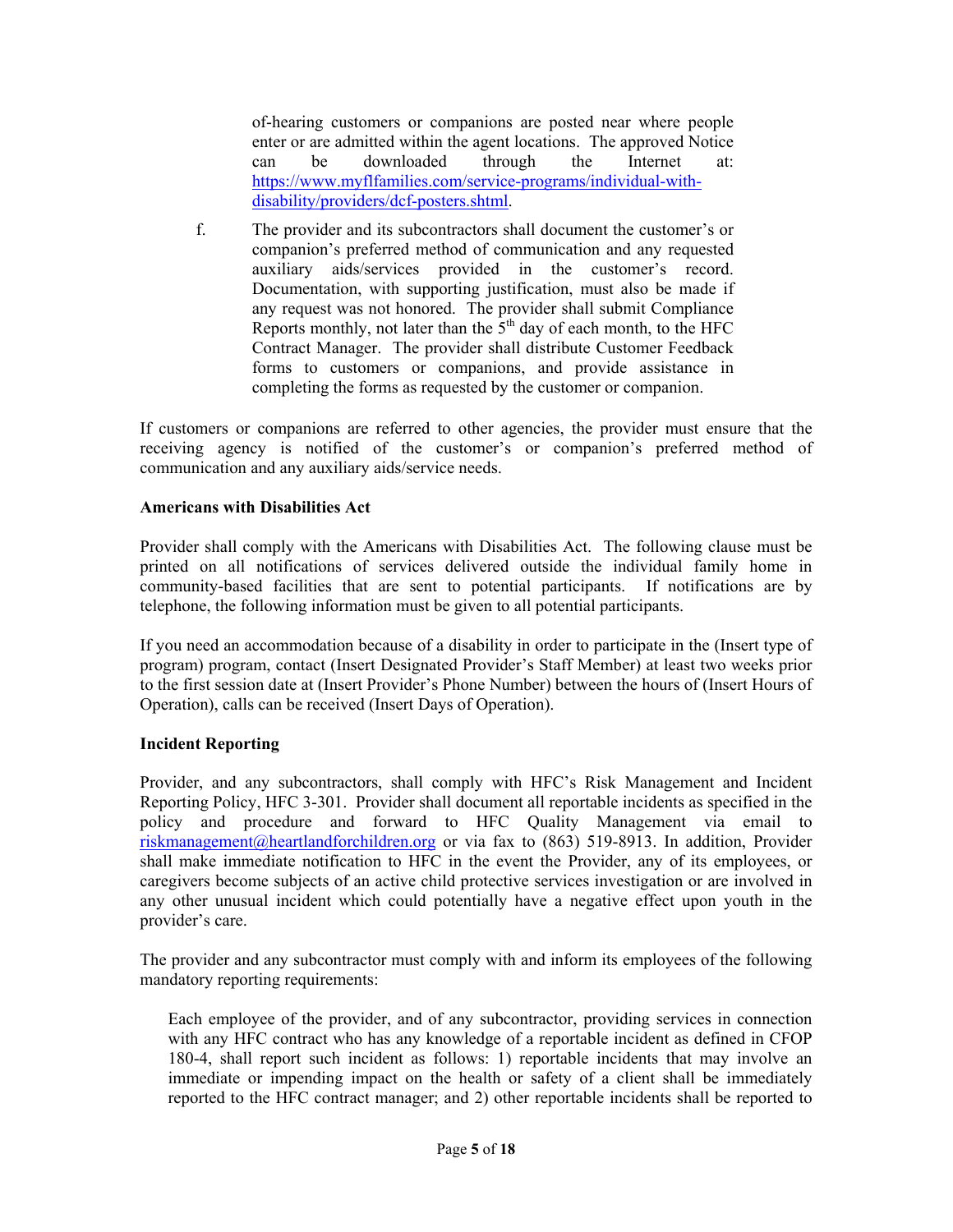the Department's Office of Inspector General by completing a Notification/Investigation Request (form CF 1934) and emailing the request to the Office of Inspector General at ig complaints@myflfamilies.com. The provider and subcontractor may also mail the completed form to the Office of Inspector General, 1317 Winewood Boulevard, Building 5, 2nd Floor, Tallahassee, Florida, 32399-0700; or via fax at (850) 488-1428. CFOP 180-4 can be obtained from the HFC contract manager and is available at https://www.myflfamilies.com/admin/publications/policies.asp

# **Reporting of Abuse and /or Neglect**

Provider, and its employees, shall immediately report knowledge or reasonable suspicion of abuse, neglect, or exploitation of a child, aged person, or disabled adult to the Florida Abuse Hotline on the statewide toll-free telephone number (1-800-96ABUSE) as required by Sections 39.201, 39.202 and 415.1034, Florida Statutes.

## **Grievance System and Client Concerns**

Provider shall develop and implement a grievance procedure to ensure concerns are identified and resolved timely. Concerns received by HFC concerning services rendered by Provider shall be resolved in accordance with HFC's Consumer Grievances Policy and Procedure, HFC 3-300. Provider shall submit the information necessary for HFC to resolve client concerns. Provider shall attend hearings and otherwise cooperate with HFC in the resolution of client concerns.

# **Testimony**

Upon request by HFC, the Department, or a court of law, Provider shall provide employees to testify as expert and/or fact witnesses in judicial or administrative proceedings relating to clients served under contract with HFC. This shall be provided without additional compensation from HFC and as a normal and necessary part of the services to be performed under contract with HFC.

# **Disaster Preparedness/Emergency Response Plan**

If the tasks to be performed pursuant to a contract with HFC include the physical care or supervision of clients, the provider shall submit to the HFC contract manager in accordance with the dates specified in referenced contract attachments, a disaster preparedness/emergency response plan. This plan shall include at a minimum: pre-disaster planning, record protection, persons responsible, method of evacuation (if needed), the address of the emergency shelter to be utilized (if applicable) and the method of notification of HFC in the event of an evacuation, and a recovery plan that would allow Provider to continue performance of contracted services in the event of an actual disaster. The plan should also address health related disasters. The plan must be updated on a yearly basis. For the purpose of disaster planning, the term supervision includes the responsibility of HFC, or its contracted agents, to ensure the safety, permanency and well-being of a child who is under the jurisdiction of a dependency court. Children may be served in their homes, be placed in a licensed/non-licensed relative/non-relative home, or be placed in a licensed foster care setting. HFC agrees to respond in writing within 30 days of receipt of the plan and any updates accepting, rejecting, or requesting modifications.

i. Provider's Disaster Preparedness/Emergency Response Plan should include specifications for alternative accommodations and supplies in the event of a man-made or natural disaster.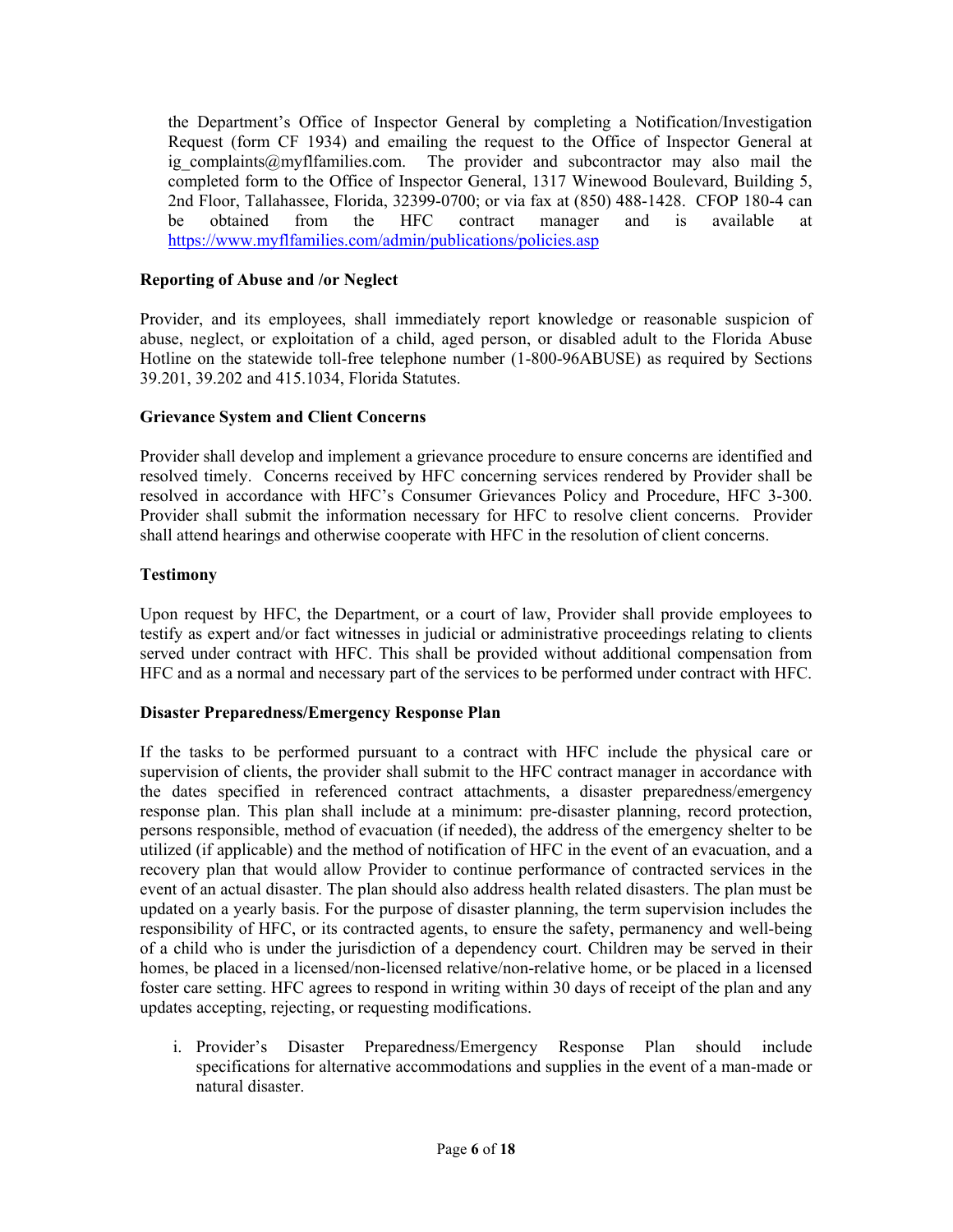- ii. Immediately after an emergency period, the Provider will conduct face-to-face contact for all their active clients, which shall include continued efforts to pursue the location of clients on runaway status. Provider shall make the determination as to whether conditions are safe for their employees prior to making face-to-face visits.
- iii. In the days to follow such an 'emergency' period, the Provider will make available to all its personnel an Employee Assistance Program for services.

# **Health Insurance Portability and Accountability Act Compliance**

Provider shall comply with 45 CFR, Parts 160, 162, or 164 relating to the security and privacy of client protected health information (PHI). Specific responsibilities of Provider shall include notifying clients about their privacy rights, designating a Privacy Officer, adopting and implementing privacy policy and procedures which minimally establish safeguards to protect the privacy of health care information and set boundaries on the use and release of health records, and training employees so they understand such policies. If required by 45 CFR, Parts 160, 162, and 164, the following provisions shall apply [CFR  $164.504(e)(2)(ii)$ ]:

- a. The Provider hereby agrees not to use or disclose PHI except as permitted or required by contract, state or federal law.
- b. The Provider agrees to use appropriate safeguards to prevent use or disclosure of PHI other than as provided for by contract or applicable law.
- c. The Provider agrees to report to HFC any use or disclosure of PHI not provided for by contract or applicable law.
- d. The Provider hereby assures HFC that if any PHI received from HFC or the Department, or received by the Provider on HFC's or the Department's behalf, is furnished to Provider's subcontractors or agents in the performance of tasks required by contract with HFC, that those subcontractors or agents must first have agreed to the same restrictions and conditions that apply to the Provider with respect to such information.
- e. The Provider agrees to make PHI available in accordance with 45 C.F.R. 164.
- f. The Provider agrees to make PHI available for amendment and to incorporate any amendments to PHI in accordance with 45 C.F.R. 164.526.
- g. The Provider agrees to make available the information required to provide an accounting of disclosures in accordance with 45 C.F.R. 164.528.
- h. The Provider agrees to make its internal practices, books and records relating to the use and disclosure of PHI received from HFC or the Department, or created or received by the Provider on behalf of HFC or the Department available for purposes of determining the Provider's compliance with these assurances.
- i. The Provider agrees that at the termination of their contract with HFC, if feasible and where not inconsistent with other provisions of the contract concerning record retention, it will return or destroy all PHI received from HFC or the Department or received by the Provider on behalf of HFC or the Department, that the Provider still maintains regardless of form. If not feasible, the protections of the contract with HFC are hereby extended to that PHI which may then be used only for such purposes as make the return or destruction infeasible.
- j. Return the original signed copy of the Security Agreement Form, CF- 114, to the HFC Contract Manager, if applicable.
- k. Ensure the provision and documentation of pre-service and in-service training for professional and paraprofessional personnel.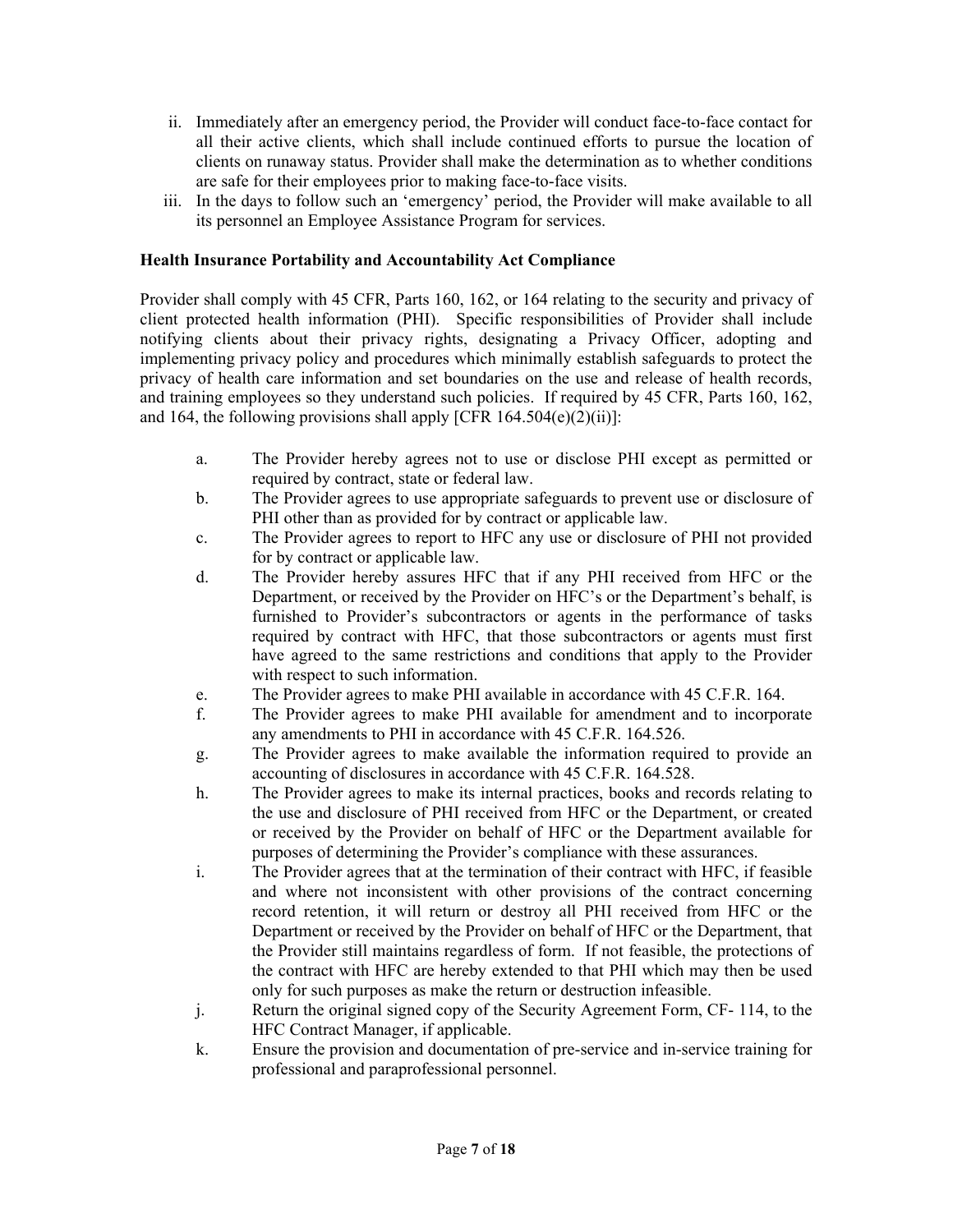The Provider must comply with all rules, regulations, and statutes that apply to confidentiality of clients served and not release any information regarding any families or children served. This responsibility extends to all of the officers, employees, volunteers, and agents of the provider. The Provider hereby acknowledges that failure to abide by the requirements of confidentiality statutes constitutes a criminal offense as set forth in section 39.202, Florida Statutes. The failure of other providers or entities does not alleviate the provider from any accountability for tasks or services that the Provider is obligated to perform pursuant to their contract with HFC.

# **Computer-Related Crimes**

Provider shall comply with Chapter 815, Florida Statutes, Computer Related Crimes.

## **Morals Clause**

The Provider understands that performance under a contract with HFC involves the expenditure of public funds from both the state and federal governments, and that the acceptance of such funds obligates the Provider to perform its services in accordance with the highest standards of ethical and moral conduct. In compliance with the provisions of sections 11.062 and 216.347, F.S., which prohibit the expenditure of contract funds for the purpose of lobbying the Legislature, judicial branch, or a state agency, Provider may not use public funds for purposes of lobbying, or for political contributions, or for any expense related to such activities.

The Provider understands HFC is an agency mandated to conduct business in the Sunshine, pursuant to Florida Law, and that all issues relating to the business of HFC and the Provider are public record and subject to full disclosure. The Provider understands that attempting to exercise undue influence on HFC and its employees to allow deviation or variance from the contracted terms other than through a negotiated and publicly disclosed amendment, is prohibited by the State of Florida. The Provider's conduct is subject to all state and federal laws governing the conduct of entities engaged in the business of providing services to government.

Unless exempted by law, all public records are subject to public inspection and copying under Florida's Public Records Law, Chapter 119, F.S. Any claim by provider of proprietary or trade secret confidentiality for any information contained in provider's documents (reports, deliverables, or work papers, etc., in paper or electronic form) submitted in connection with HFC's contract will be waived, unless the claimed confidential information is submitted in accordance with the following:

- a. The provider must clearly label any portion of the documents, data or records submitted that it considers exempt from public inspection or disclosure pursuant to Florida's Public Records Law as proprietary or trade secret.
- b. The labeling will include a justification citing specific statutes and facts that authorize exemption of the information from public disclosure.
- c. If different exemptions are claimed to be applicable to different portions of the protected information, the provider shall include information correlating the nature of the claims to the particular protected information.

HFC, when required to comply with a public records request including documents submitted by the provider, may require the provider to expeditiously submit redacted copies of documents marked as confidential or trade secret in accordance with the requirements noted above. Accompanying the submission shall be an updated version of the justification for exemption of public disclosure correlated specifically to the redacted information. The redacted copy must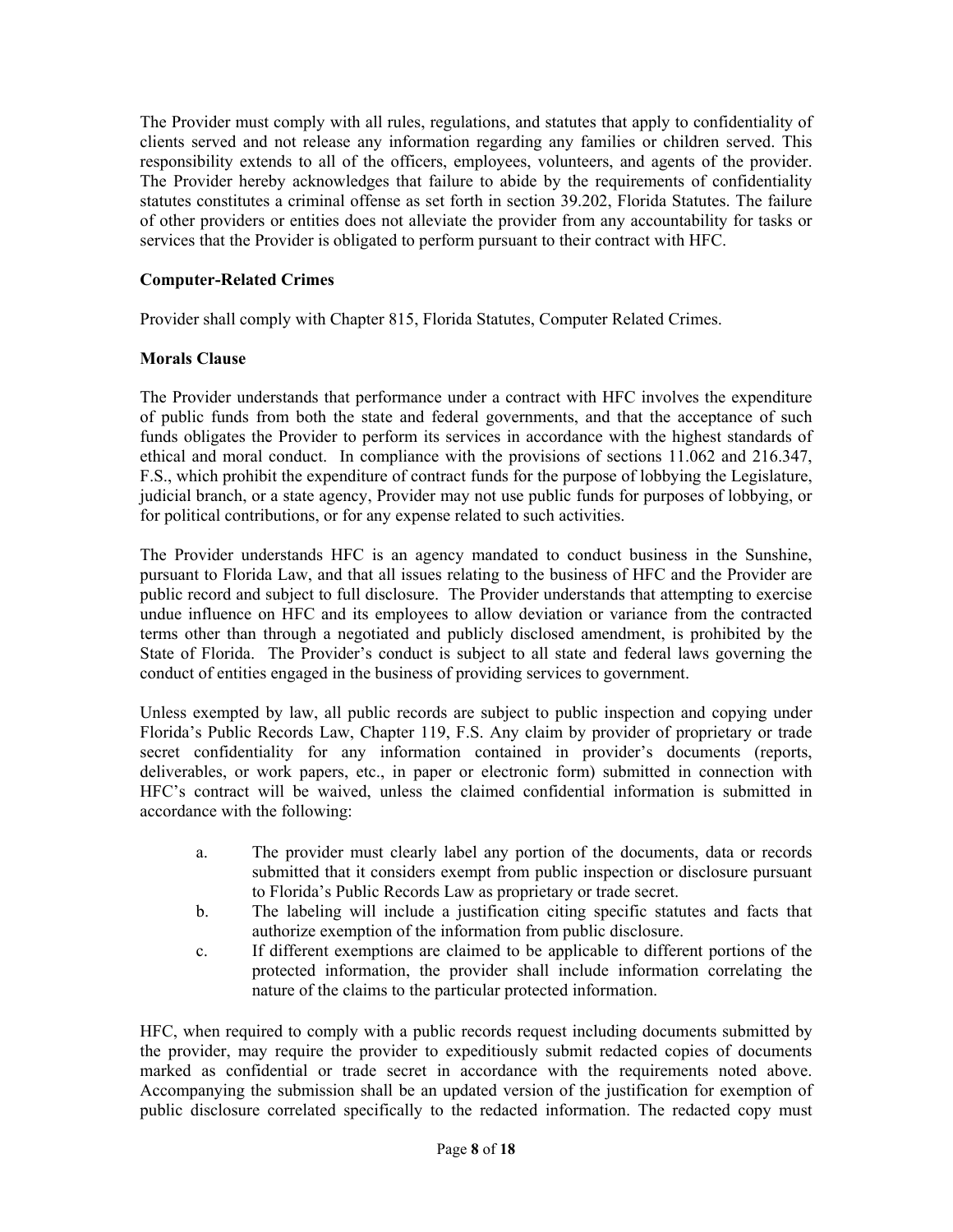exclude or obliterate only those exact portions that are claimed to be proprietary or trade secret. If the provider fails to promptly submit a redacted copy and updated justification in accordance with this paragraph, HFC is authorized to produce the records sought without any redaction of proprietary or trade secret information.

HFC is not obligated to agree with the provider's claim of exemption on the basis of proprietary or trade secret confidentiality and the provider shall be responsible for defending its claim that each and every portion of the redaction of proprietary or trade secret information are exempt from inspection and copying under Florida's Public Records Law.

# **Gratuities**

The provider agrees that it will not offer to give or give any gift to any HFC employee. As part of the consideration for contracting with HFC, the parties intend that this provision will survive the contract for a period of two years. In addition to any other remedies available to HFC, any violation of this provision will result in referral of the provider's name and description of the violation of this term to the Department for the potential inclusion of the provider's name on the suspended vendors list for an appropriate period. The provider will ensure that its subcontractors, if any, comply with these provisions.

# **Patents, Copyrights, and Royalties**

- 1. It is agreed that all intellectual property, inventions, written or electronically created materials, including manuals, presentations, films, or other copyrightable materials, arising in relation to Provider's performance under this agreement, and the performance of all of its officers, agents, and subcontractors in relation to this agreement, are works for hire for the benefit of the Department, fully compensated for by the contract amount, and that neither the Provider nor any of its officers, agents, nor its subcontractors may claim any interest in any intellectual property rights accruing under or in connection with the performance of this agreement. It is specifically agreed that the Department shall have exclusive rights to all data processing software falling within the terms of section 119.084, F.S., which arises or is developed in the course of or as a result of works or services performed under this agreement, or in any way connected herewith. Notwithstanding the foregoing provision, if the Provider is a university and a member of the State University System of Florida, then section 1004.23, F.S., shall apply.
- 2. If the Provider uses or delivers to the Department for its use or the use of its employees, agents, or contractors, any design, device, or materials covered by letters, patent, or copyright, it is mutually agreed and understood without exception that the compensation paid pursuant to this agreement includes all royalties or costs arising from the use of such design, device, or materials in any way involved in the work contemplated by this agreement.
- 3. All applicable agreements shall include a provision that the Federal awarding agency reserves all patent rights with respect to any discovery or invention that arises or is developed in the course of or under the agreement. Notwithstanding the foregoing provision, if the Provider or one of its subcontractors is a university and a member of the State University System of Florida, then section 1004.23, F.S., shall apply, but the Department shall retain a perpetual, fully paid, nonexclusive license for its use and the use of its contractors of any resulting patented, copyrighted, or trademarked work products.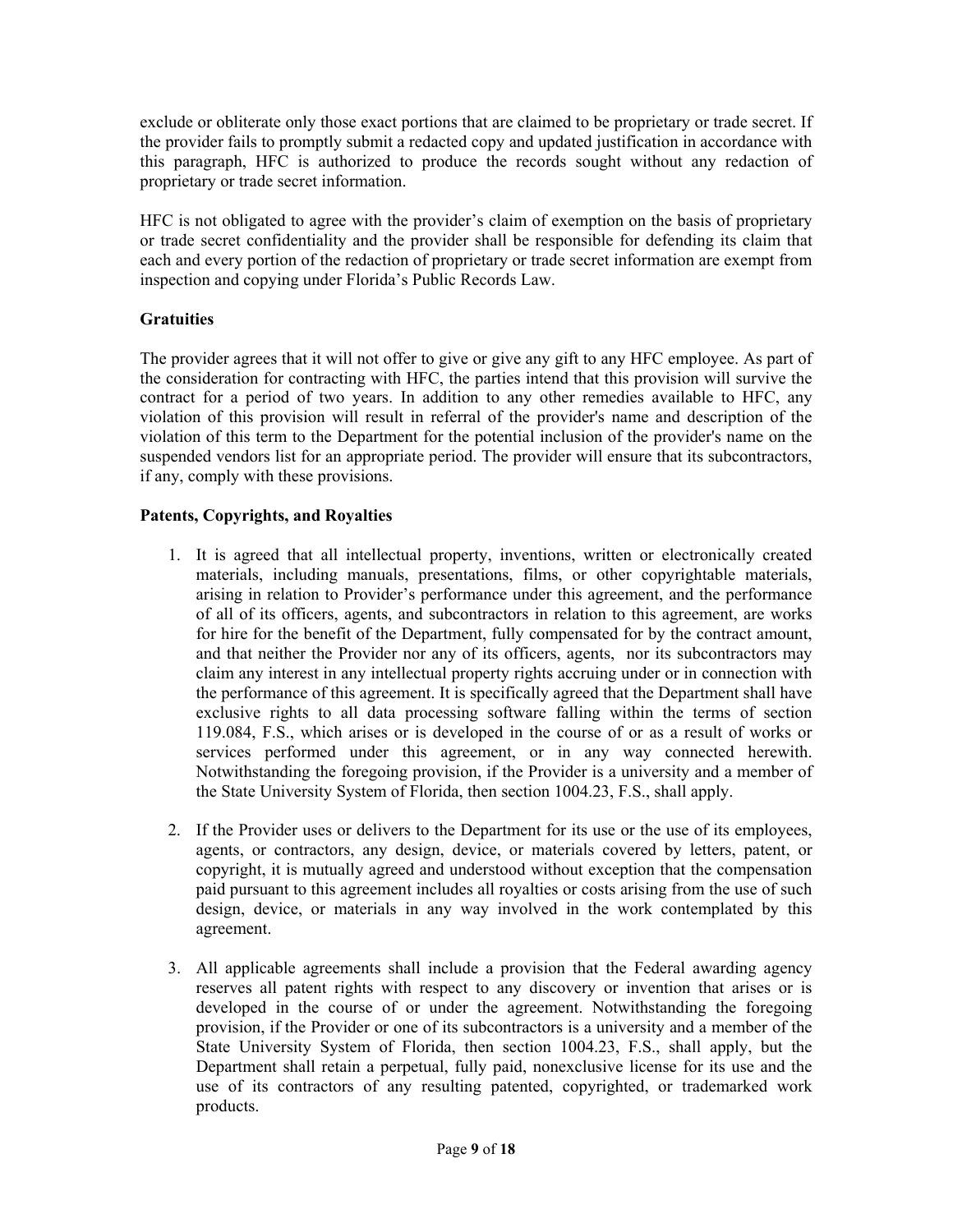## **Remedies**

In the event of a breach of contract, each party acknowledges that the injury to the other would be irreparable, and the monetary amount of damage therefore would be difficult or impossible to determine. Each party shall have all remedies available at law or equity, specifically including, without limitation, entitlement as a matter of course to an injunction or similar equitable relief if so ordered by a court of competent jurisdiction, without bond or with a nominal bond if allowed by law.

#### **Avoidance of Violations; Modification**

Notwithstanding any provision of the contract with HFC, the parties shall not violate any applicable laws, rules, or regulations. The parties shall modify the contract to the extent necessary to comply with such laws, rules, and regulations.

#### **Inurement**

Notwithstanding any provision of the contract with HFC, Provider shall enjoy no personal inurement under a contract with HFC beyond incidental private benefit, and the contract shall be construed by the parties consistent with this intent.

#### **Provider Indemnity**

The Provider, upon reasonable notice, shall be fully liable for the actions of its agents, employees, partners, or subcontractors and shall indemnify, defend, and hold harmless HFC, and their officers, agents, and employees, from suits, actions, damages, and costs of every name and description, including attorney's fees, to the extent proximately caused by any alleged act or omission by the Provider, its agents, employees, partners, or subcontractors; provided, however, that the Provider shall not defend, indemnify or hold harmless for that portion of any suit, action, loss, costs (including attorney's fees) or damages proximately caused by the negligent acts or omissions or other wrongful conduct of HFC, its agents, employees, partners or subcontractors or any third party. The following additional terms will also apply:

a. The Provider shall fully indemnify, defend, and hold harmless HFC from any suits, actions, damages, and costs of every name and description, including attorneys' fees, arising from or relating to violation or infringement of a trademark, copyright, patent, trade secret or intellectual property right, related to or arising from the Provider's performance of this Agreement; provided, however, that the foregoing obligation shall not apply to HFC's misuse or modification of the Provider's products or HFC operation or use of Provider's products in a manner not contemplated by the Contract or the act or omission of a third party. If any product is the subject of an infringement suit, or in the Provider's opinion is likely to become the subject of such a suit, the Provider may at its sole expense procure for HFC the right to continue using the product or to modify it to become non-infringing. HFC shall not be liable for any royalties. If the Provider removes an infringing product because it is not reasonably able to modify that product or secure HFC the right to continue to use that product, the Provider shall immediately replace that product with a noninfringing product that HFC reasonably determines to be of equal or better functionality or be liable for HFC's reasonable cost in so doing.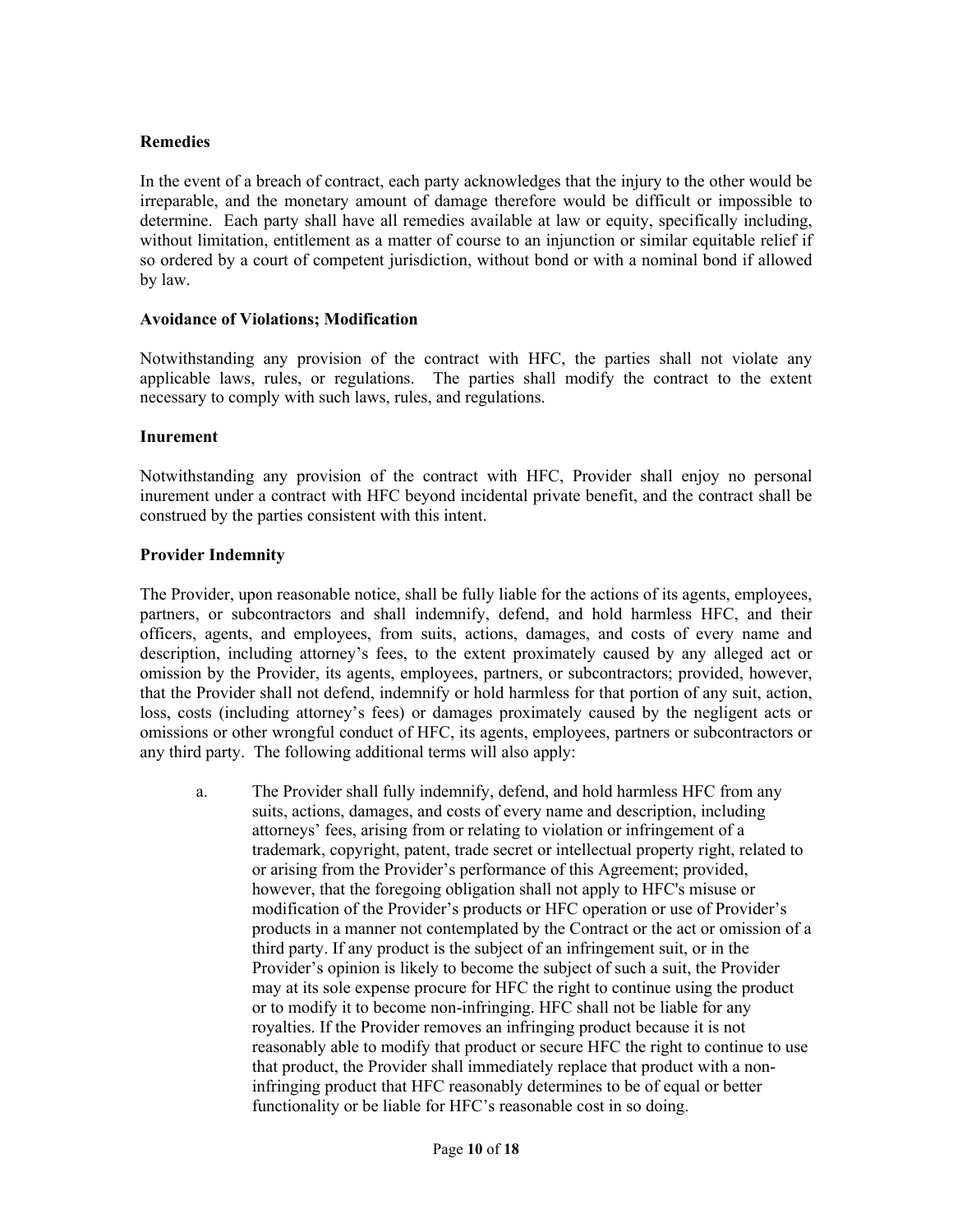b. If either party is an agency or subdivision of the State, its obligation to indemnify, defend and hold harmless the other party shall be to the extent permitted by law and without waiving limits of sovereign immunity.

#### **Notice of Claims**

Each party shall give written notice to the other party, as soon as practicable, of any lawsuit, claim, disciplinary action, investigation, or complaint which involves, or may involve, the services provided under contract with HFC or may adversely impact HFC or the Department.

#### **Dispute Resolution and Attorney's Fees**

The parties agree to cooperate in resolving any differences in interpreting the contract with HFC or to resolve disputes as to the adequacy of the parties' compliance with their respective obligations under the contract. Each party shall designate one person to act as the party's representative for dispute resolution purposes, and shall notify the other party of the person's name and business address and telephone number. Within five (5) working days from delivery to the designated representative of the other party of a written request for dispute resolution, the representatives will conduct a face to face meeting for the purpose of resolving the disagreement amicably. If the representatives are unable to reach a mutually satisfactory resolution, either representative may request referral of the issue to the CEO/Executive Directors of the respective parties. Upon referral to this second step, the CEO/Executive Directors shall confer in an attempt to resolve the issue. Any controversy or claim arising out of or relating to the contract that has not been resolved by the respective CEO/Executive Directors shall be settled by arbitration in Polk County, Florida, in accordance with the Florida Arbitration Code. The decision in the arbitration shall be final and binding on the parties and judgment upon the rendered arbitration award may be entered in any court having jurisdiction. The parties will bear equally the expenses of the arbitrator(s). In the event of any mediation, arbitration, litigation, or legal, administrative or bankruptcy proceedings (collectively, "Proceedings") involving the parties to the contract and arising out of their performance of the contract or the transactions contemplated by the contract, the parties will bear equally the expenses of the arbitrator and any subsequent legal proceedings including mediation, arbitration, litigation or legal administrative proceeding if such expenses are awarded by the court.

#### **Applicable Law and Courts**

All contracts with HFC shall be governed by the internal laws of the State of Florida (without regard to conflict of laws or similar concepts). Jurisdiction and venue shall lie, and all legal proceedings shall be brought, in the Tenth Judicial Circuit in and for Polk County, Florida, or in the United States District Court for the Middle District of Florida.

#### **Cooperation**

The parties agree to cooperate and execute all documents to implement and carry out the provisions of a contract with HFC.

#### **Control**

All services provided under will be consistent with and adhere to the provisions of the Standard Contract TJ501 between HFC and The Department of Children and Families which is incorporated by reference through this document. To the extent the provisions of the Provider's contract with HFC directly conflict with the provisions of the Standard Contract between HFC and the Department, the provisions of the Standard Contract shall control.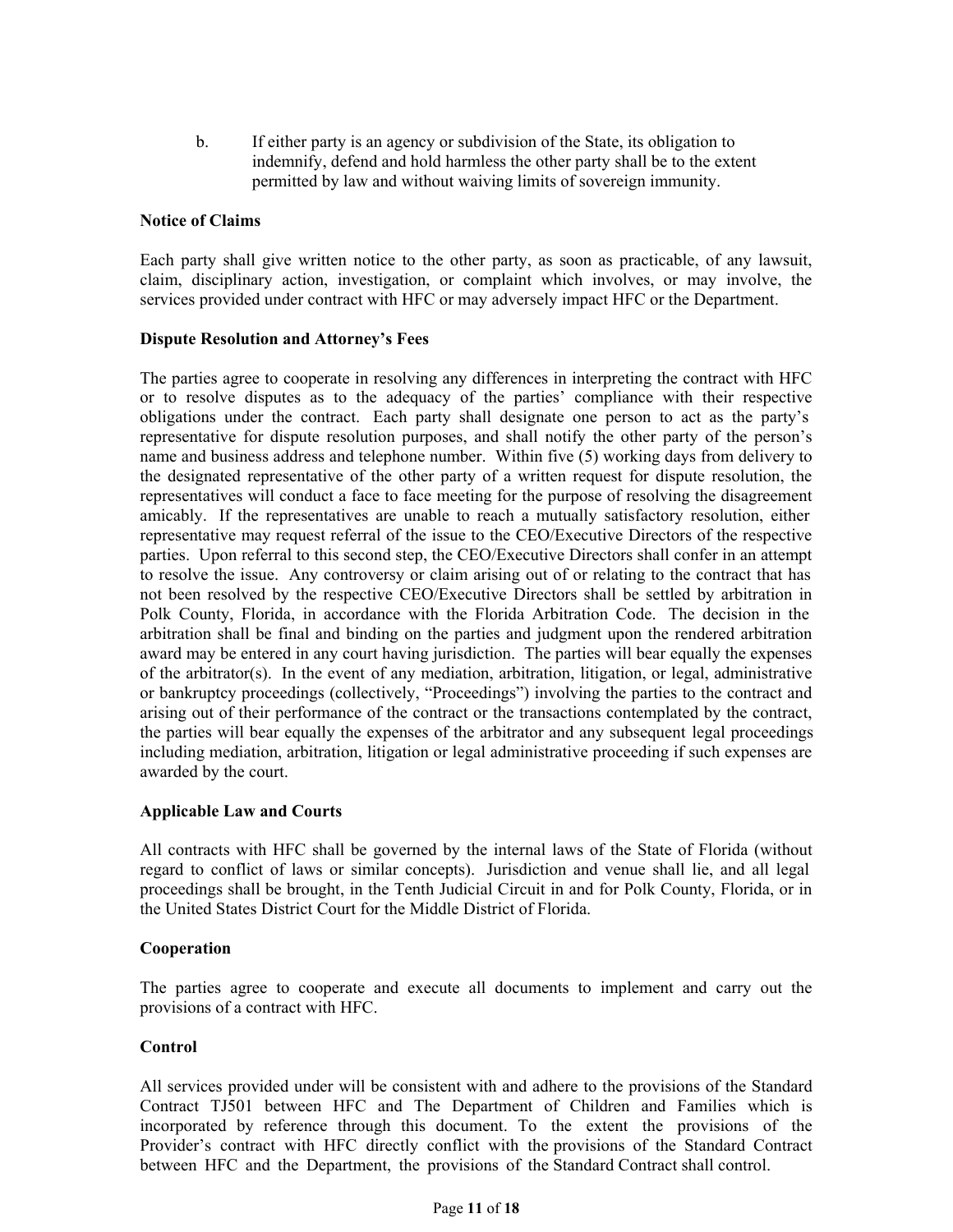However, a conflict shall not exist to the extent the provisions of a contract with HFC impose obligations in addition to those contained in the Standard Contract.

# **Contracting Terms**

General contracting terms will be defined as specified in HFC policy 3-503 Contract Procurement.

## **Professional Qualifications**

Provider shall comply with the applicable staffing qualifications and requirements (including level 2 background screening) of Section 435.04, Florida Statutes; Section 402.731, Florida Statutes; Section 491.012, Florida Statutes; and any applicable law, statute, rule or regulation (including Attachments, referenced Exhibits and the Standard Contract between the Department and HFC).

- a. Provider staff, student interns and volunteers shall successfully comply with the good moral character and required background screening in accordance with Florida Statute, Sections 435.01 – 435.11, prior to employment. The Provider must conduct and receive the required clearances for Level 2 background checks on all staff and volunteers prior to the date of hire.
- b. The Provider shall ensure that any relevant subcontractor staff and the Provider's subcontractor's student interns and volunteers, meet the qualification, screening, and certification requirements as required by Rules 65C-14, Florida Administrative Code and/or 65C-15, Florida Administrative Code, sections 39.001 (2), 435.04, 402.731, 402.40, and 491.012, Florida Statutes.
- c. Personnel records shall, at a minimum, contain job descriptions, applications, Level 2 background screenings, educational achievements and qualifications, training records, evaluations, confidentiality form and security agreement form; and shall be maintained and accessible for periodic review by HFC.
- d. All employees having access to client related information and/or direct contact with clients served under contract with HFC must sign a Confidentiality Statement and Non-Disclosure Agreement, an example of which is included along with the executed contract and is also available from the HFC Contract Manager. The Provider may utilize their own forms if all relevant information included on the HFC forms is included.
- e. The Provider or its subcontractor shall conduct a reference check of any current or former Department or any Lead Agency or subcontractor employee who applies and is being considered for employment prior to the appointment of the individual. The reference check will be documented in writing and maintained in the employee's personnel file. The Department, Lead Agency, and subcontractor will not give a neutral reference, and the provider will not accept a neutral reference, for any current or former employee seeking employment with the Department, Lead Agency, provider or other subcontractor.

# **Staff Training**

Provider staff, student interns and volunteers having direct contact with children and families referred by HFC shall complete orientation training within ninety (90) days of start date. This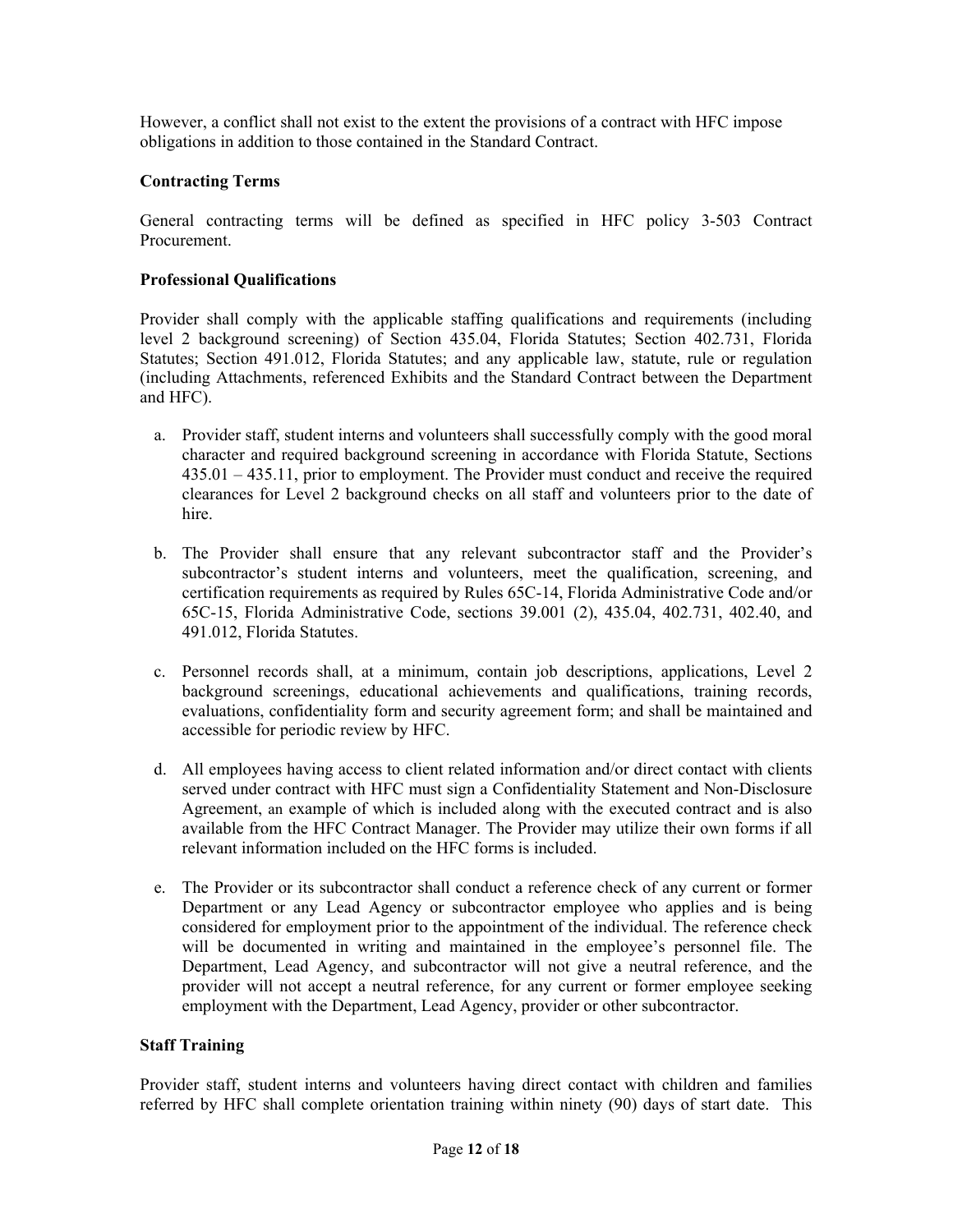training shall at a minimum include confidentiality issues, identification of indicators for child abuse and neglect, abandonment and mandatory reporting. The provider shall provide the latest DCF Security Awareness Training (available at www.myflfamilies.com/general-information/dcftraining) to all of its employees and subcontractors who have access to Department information systems. This training must be renewed annually within 30 days of the release date for the updated training. Each employee's/volunteer's/student intern's personnel file shall document the subject, date, and number of hours of training the employee/volunteer/student intern has completed.

## **Subcontractors**

Provider will be acting in all respects as an independent Subcontractor under applicable law and may not be considered or permitted to be an officer, agent, or employee of HFC or the State of Florida. Neither the provider nor its agents, employees, subcontractors or assignees shall represent to others that it has the authority to bind HFC or the Department unless specifically authorized in writing to do so.

There is no subcontracting permitted under the terms of a contract with HFC without prior written approval from HFC. Any subcontracts for direct service to children must have prior written approval from HFC prior to service delivery. Responsibility for reimbursement to the subcontractor will rest solely with the Provider. If the Provider requests permission to subcontract any work associated with the services provided under contract with HFC it shall include with its request the identity of the third party provider with which it seeks to subcontract. HFC will notify the Provider not later than ten (10) business days after receipt of such request of its decision to approve or disapprove the request. If Provider is permitted to subcontract under the terms of this agreement, the Provider must include in all subcontracts the substance of all clauses in the DCF Standard Contract that mention or describe subcontractor compliance. The Provider must also include in all subcontracts the substance of all clauses applicable to the portion of the Provider's performance being subcontracted. The Provider shall be responsible for service delivery, monitoring and quality assurance of all subcontracts entered into by the Provider under this provision. The Provider shall develop written procedures for monitoring of subcontracts. Copies of all annual initial monitoring reports on subcontractors will be available upon request of the HFC Contract Manager. The Provider will notify the HFC Contract Manager within forty-eight (48) hours of conditions related to subcontractor performance that could impair continued service delivery. The Provider will submit to the HFC Contract Manager copies of all monitoring reports and findings within thirty (30) days of the completion of each evaluation. The Provider will also submit to the HFC Contract Manager copies of finalized corrective action plans.

# **Service Location(s)**

The Provider shall notify the HFC Contract Manager, in writing, at least ninety (90) days in advance of any change in the street address and/or mailing address of the Provider's administrative office or service location. The Provider shall notify the HFC Contract Manager, in writing, within 48 hours of any change in the facsimiles, phone numbers or e-mail addresses of the Provider's administrative office or service location.

#### **Bonding**

Unless the Provider is an authorized governmental entity of the State of Florida, Provider shall furnish evidence of employee's dishonesty/mismanagement of funds insurance to cover all officers, employees and agents of Provider authorized to handle funds received or disbursed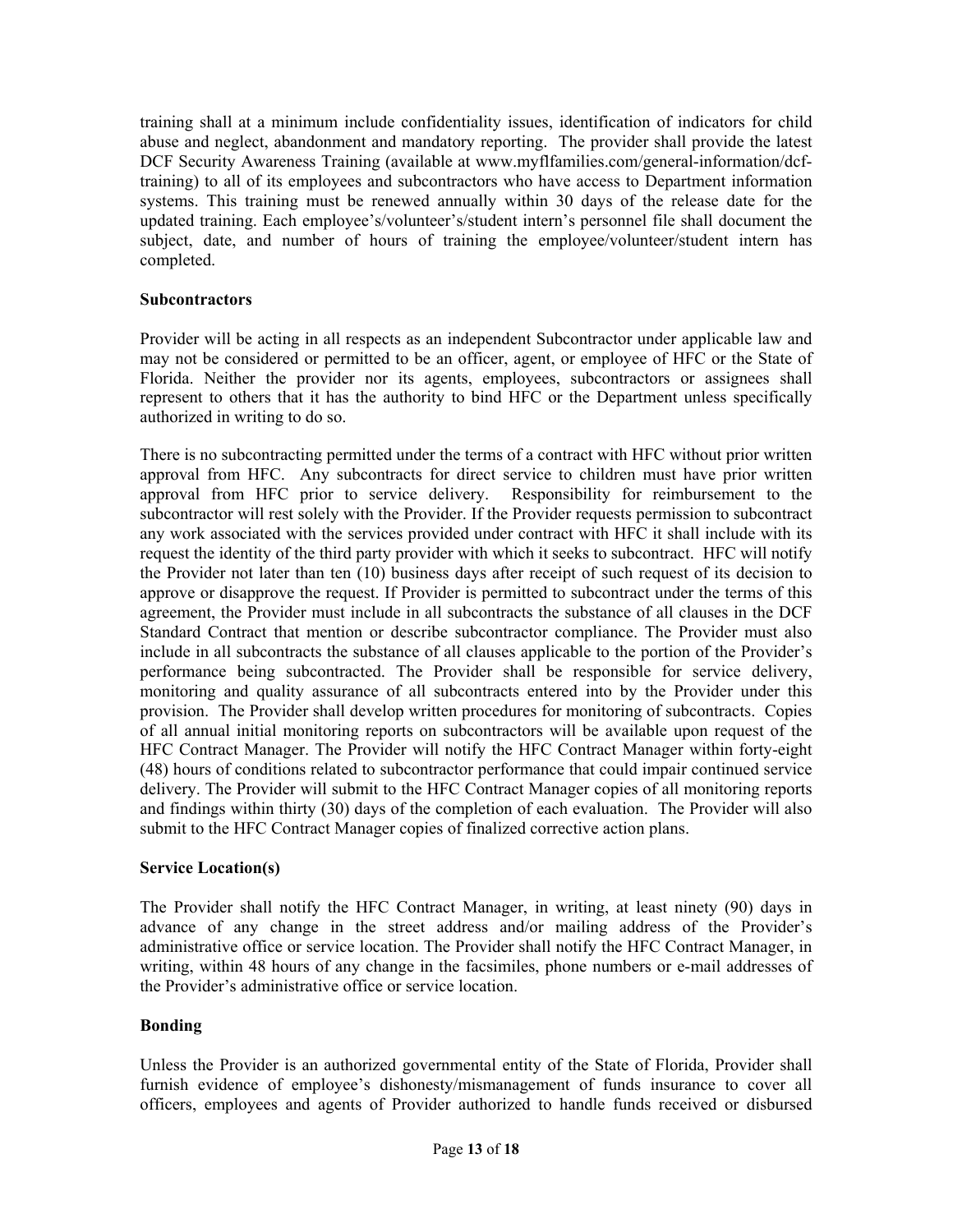under a contract with HFC. The insurance or bond shall be in an amount commensurate with the funds handled, the degree of risk, as determined by the surety company.

## **Off-shore Utilization and Confidential Data**

Neither the Lead Agency nor its subcontractors shall utilize any off-shore businesses, services, facilities, equipment, personnel or processing capabilities in carrying out the terms of this agreement. Nor shall the Lead Agency or any subcontractor be allowed to carry out services in a manner that would permit the overseas dissemination of any account information or other information deemed confidential by Florida Statutes. Confidential data must be maintained in accordance with Florida law and Department procedures unless the provider has established departmentally approved procedures to address the confidentiality of data.

#### **No-Reject; No-Eject Policy**

Provider agrees not to differentiate or discriminate in the access to, treatment of, or quality of the services to individuals on the basis of race, color, national origin, gender, age, religion, ancestry, marital status, sexual orientation, place of residence, health status, disability, or source of payment or any other factor or characteristic. Clients to be served shall receive services in the same manner, with the same standards, and within the same availability.

## **HFC Data Systems**

Provider will obtain access and enter all client and service related data into any designated HFC Data System, such as Mind Share, and designated State Data System, such as Florida Safe Families Network, as required under HFC policies and procedures or contract. Provider will utilize data and reports within these systems as management tools to ensure compliance and quality of service delivery.

#### **Revenue Maximization**

As applicable to the Provider's individual service delivery, Provider will comply with revenue maximization requirements including, but not limited to, completing case plans, judicial reviews, and eligibility forms for Title IV-E Foster Care, Temporary Assistance to Needy Families (TANF), TANF/Relative Caregiver Program, TANF/Title IV-A, Emergency Assistance, Adoption Assistance, Title IV-B, and Title IV-E.

#### **Violence in the Workplace**

Provider shall develop and implement a policy and procedure concerning Violence in the Workplace.

#### **Security Obligations**

Providers with access to HFC or state information systems shall identify an appropriately skilled individual to function as its Data Security Officer. This Security Officer shall act as the liaison to HFC's Security Team and will maintain an appropriate level of data security for the information Provider is collecting or using in the performance of its contracted duties. This includes approving and tracking all Providers' employees that request system or information access and ensuring that user access has been removed from all terminated Provider employees. Provider will ensure that all Provider employees who have access to HFC or Department information are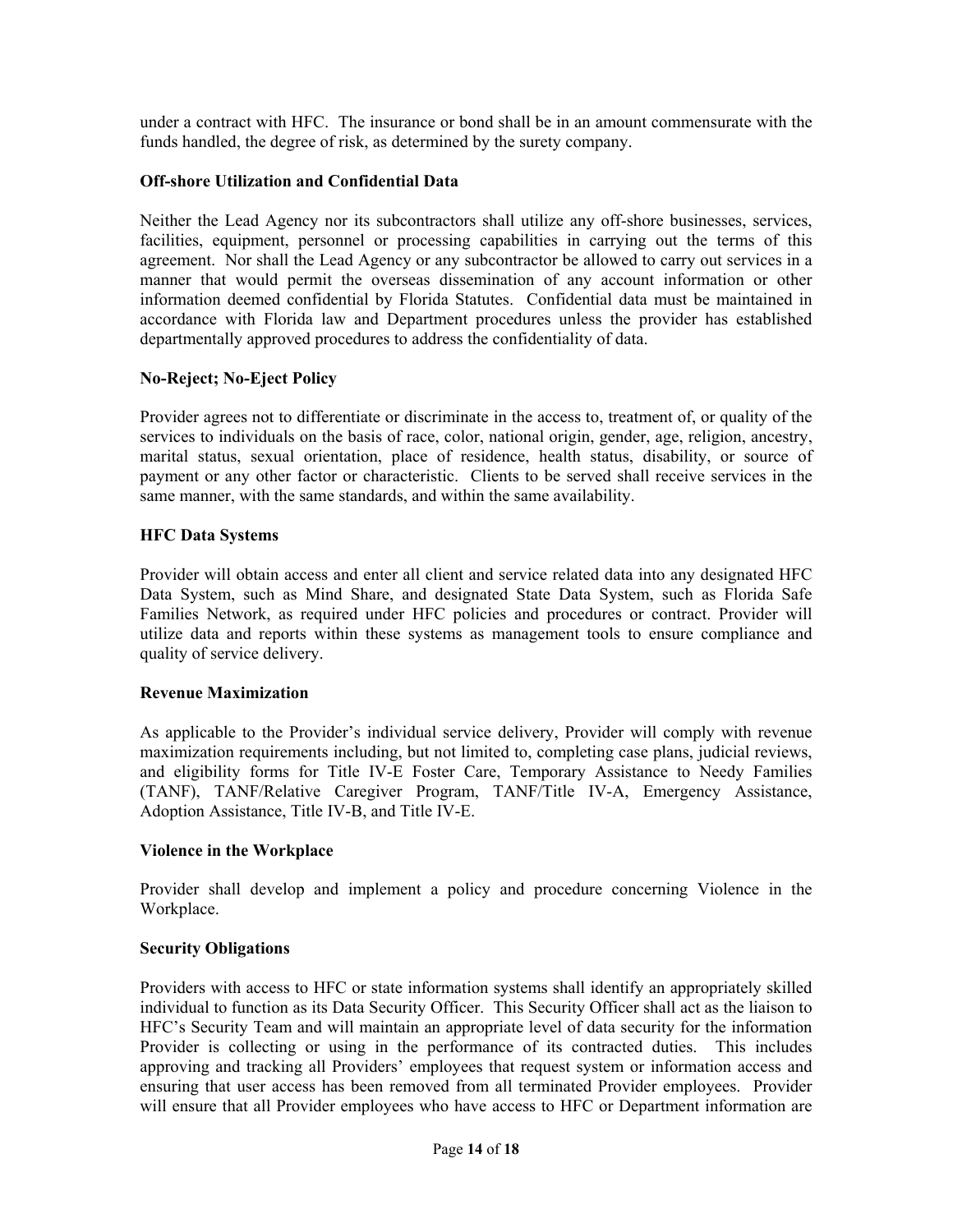provided a copy of HFC's Policy 3-208, titled Data Security Access, which includes a copy of CFOP 50-2 as an attachment, and annually sign the DCF Security Agreement form CF 0114. The signed original form must be forwarded to HFC's Security Officer and a copy maintained in the employee's personnel file.

The provider shall hold HFC and the Department harmless from any loss or damage incurred by HFC or the Department as a result of information technology used, provided or accessed by the provider.

The provider shall provide the latest DCF Security Awareness Training to all of its employees and subcontractors who have access to Department information.

The provider shall make every effort to protect and avoid unauthorized release of any personal or confidential information by ensuring both data and storage devices are encrypted as prescribed in DCF CFOP 50-2. If encryption of these devices is not possible, then the provider shall assure that unencrypted personal and confidential information and data will not be stored on unencrypted storage devices. The provider shall require the same of all subcontractors.

The provider agrees to notify the HFC contract manager as soon as possible, but no later than five (5) business days following the determination of any breach or potential breach of personal and confidential data. The provider shall require the same notification requirements of all subcontractors.

The provider shall provide notice to affected parties and HFC no later than 45 days following the determination of any breach or potential breach of personal or confidential data provided in section 817.568, F.S. The provider shall require the same notification requirements of all subcontractors. The Provider must offer measures deemed appropriate by the Department to mitigate or avoid injury to any person as a result of a breach.

# **Client Satisfaction**

Provider agrees to administer a client satisfaction survey as part of their quality assurance/quality improvement plan. An analysis of the survey's results and an action plan to improve areas of service delivery shall be available to HFC upon request. In addition, Provider shall participate in any client satisfaction activities requested by HFC.

# **Information Technology Resources**

If HFC contract funds are being utilized, the Provider must receive written approval from the appropriate HFC approving authority prior to the purchase of any Information Technology Resource made as part of the contract with HFC. The Provider agrees to secure prior written approval by means of an Information Resources Request form before the purchase of any Information Technology Resource. The HFC Contract Manager or HFC designee is responsible for serving as the liaison between the Provider and Information Systems during the completion of the Information Resource Request/Information Technology Resource process. The Information Technology Resources are data processing hardware, software, services, supplies, maintenance, training, personnel and facilities. The Provider will not be reimbursed for any Information Technology Resource purchases made prior to obtaining HFC's written approval.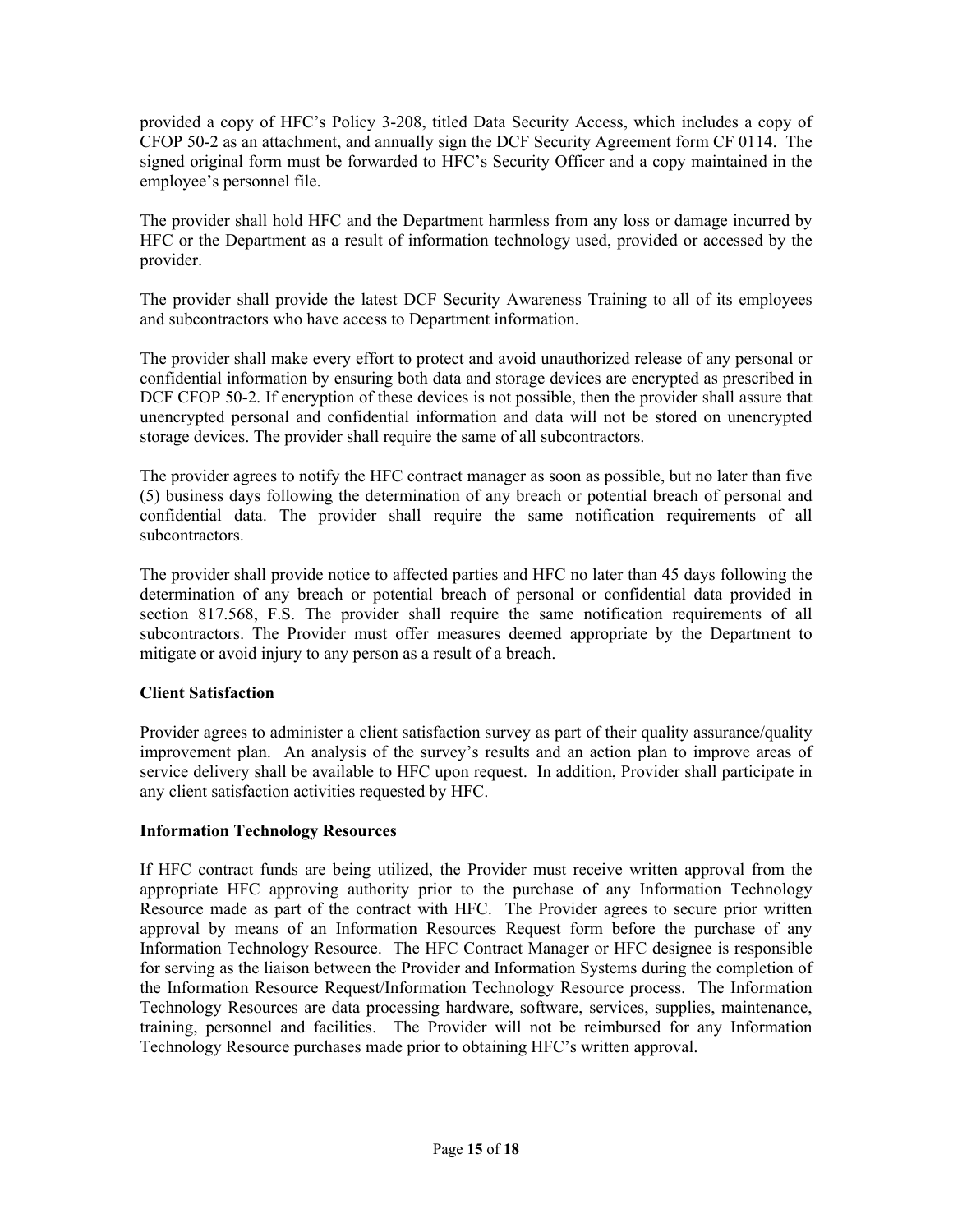# **Quality Improvement**

Provider shall participate in and comply with the requirement of HFC's quality improvement process, including implementation of corrective action plans and credentialing requirements and compliance with all protocols, policies and guidelines established by HFC.

Provider shall request each client or his parent, custodian or legal guardian to execute a release of information form, permitting HFC to review and analyze the Services provided to that client, as necessary.

#### **Coordination With Other Providers/Entities**

The Provider will maintain effective contact and communication with HFC, appropriate protective investigations referral source, dependency court and other persons and agencies necessary to assure efficient service provision and coordination.

The Provider will work with HFC to mobilize community partnerships toward an integrated system of care for children and families.

#### **Coordination of Benefits**

Any costs or services paid for under any other Contract, Subcontract or agreement or from any other source are not eligible for payment under a contract with HFC.

#### **Medicaid Billing**

HFC and the Provider specifically agree and acknowledge that the Medicaid Program is the payer of last resort and:

- 1. In no event shall the Provider bill the Medicaid program for services or expenses for Medicaid recipients for which the Provider has already been paid by another liable third party, and
- 2. Provider services covered under the Florida Medicaid program for Medicaid recipients may be billed to the Medicaid program by the Provider, unless the Provider is already being paid by any other liable third party, and
- 3. Authorized Provider services to non-Medicaid recipients, or for non-Medicaid covered services, may only be billed to HFC or any other non-Medicaid first or third party payer, and
- 4. The Provider shall identify and report Medicaid earnings separate from all other fees, and
- 5. Medicaid earnings cannot be used as local match, and
- 6. The Provider shall ensure that Medicaid payments are accounted for in compliance with federal regulations, and
- 7. In no event shall both Medicaid and HFC be billed for the same service.

#### **Notice**

Any notice, that is required under a contract with HFC shall be in writing, and sent by U.S. Postal Service or any expedited delivery service that provides verification of delivery or by hand delivery. Said notice shall be sent to the representative of HFC responsible for the administration of the program, to the designated address contained in the contract.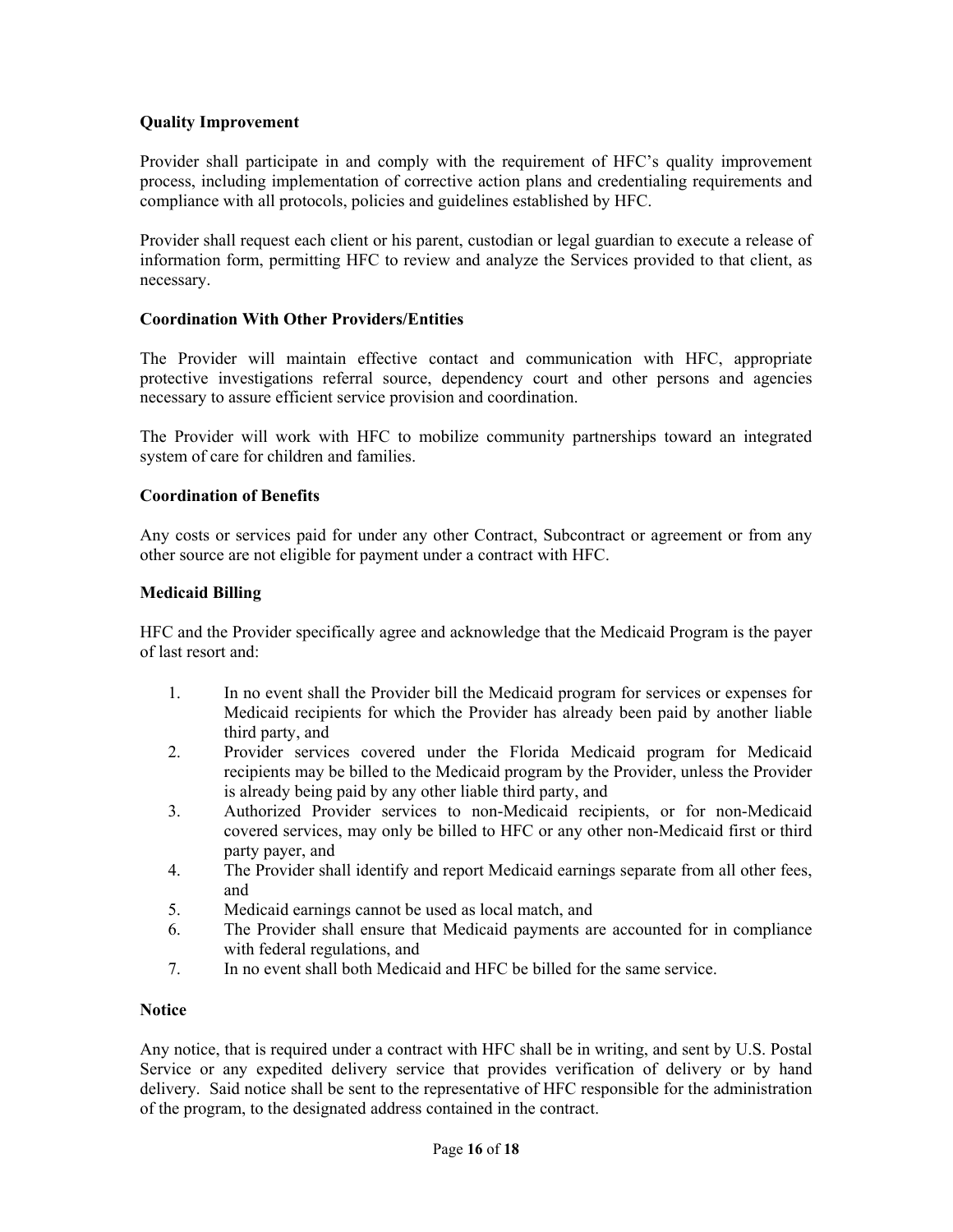## **Local Advocacy Council**

In accordance with Chapter 402, Florida Statutes, the Provider must comply with all of the Florida Statewide Advocacy Council's requirements by allowing access to records of clients and the ability to make use of, unless otherwise protected by law, all client records, files and reports in any program, service or facility that is operated, funded, licensed or regulated by the Department for the purposes of investigations and monitoring.

## **Restriction of Service Delivery**

HFC reserves the right to restrict or exclude any subcontractor employee from delivering services under the terms and conditions of this contract.

#### **Employment Eligibility Verification**

1. **Definitions**. As used in this clause:

 "Employee assigned to the contract" means all persons employed during the contract term by the provider to perform work pursuant to this contract within the United States and its territories, and all persons (including subcontractors) assigned by the provider to perform work pursuant to the contract with the HFC.

"Subcontract" means any contract entered into by a subcontractor to furnish supplies or services for performance of a prime contract or a subcontract. It includes but is not limited to purchase orders, and changes and modifications to purchase orders.

"Subcontractor" means any supplier, distributor, vendor, or firm that furnishes supplies or services to or for a prime provider or another subcontractor.

- 2. Enrollment and verification requirements.
	- a. The provider shall:
		- (i) **Enroll**. Enroll as a provider in the E-Verify program within 30 calendar days of contract award;
		- (ii**) Verify all new employees**. Within 90 calendar days of enrollment in the E-Verify program, begin to use E-Verify to initiate verification of employment eligibility. All new employees assigned by the provider/subcontractor to perform work pursuant to the contract with DCF shall be verified as employment eligible within 3 business days after the date of hire; and
	- b. The provider shall comply, for the period of performance of this contract, with the requirement of the E-Verify program enrollment.
		- (i) The Department of Homeland Security (DHS) or the Social Security Administration (SSA) may terminate the provider's enrollment and deny access to the E-Verify system in accordance with the terms of the enrollment. In such case, the provider will be referred to a DHS or SSA suspension or debarment official.